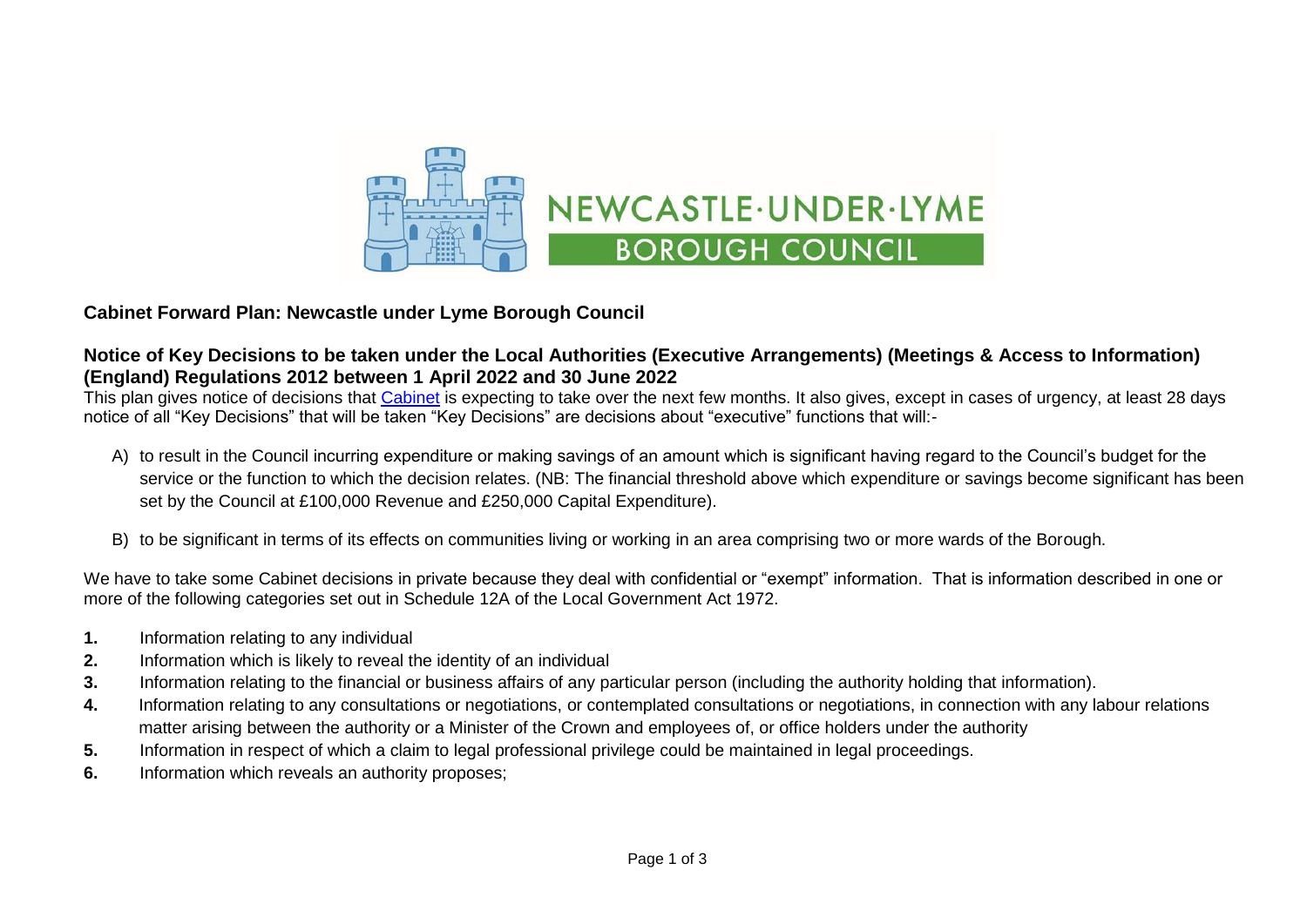- a. to give under any enactment a notice under or by virtue of which requirements are imposed on a person; or
- b. to make an order or direction under any enactment
- **7.** Information relating to any action taken or to be taken in connection with the prevention, investigation or prosecution of a crime

If we intend to take a decision in private, we will tell you why in the plan below. If you disagree with our reasons, you can tell us why using the contact details below. We will respond to you directly and will publish our response in the meeting agenda. If we have published the meeting agenda before we can respond, we will respond verbally at the meeting and record the response in the minutes.

You can find more information about Cabinet, Cabinet Members and their portfolios, agendas, reports and minutes [here.](https://moderngov.newcastle-staffs.gov.uk/mgCommitteeDetails.aspx?ID=118)

More information on Cabinet procedures, executive functions, Key Decisions, urgent decisions and access to information is available in our [Constitution.](https://moderngov.newcastle-staffs.gov.uk/ieListMeetings.aspx?CommitteeID=443&info=1&bcr=1)

For all enquiries, please contact Democratic Services, Castle House, Barracks Road, Newcastle-under-Lyme, Staffordshire ST5 1BL. Telephone – 01782 742222 / Email – [DemocraticServices@newcastle-staffs.gov.uk](mailto:DemocraticServices@newcastle-staffs.gov.uk)

| <b>Report Title</b>                                   | Description                                                      | Portfolio                                                                       | Intended<br><b>Decision Taker</b><br>and Date | Overview &<br>Scrutiny<br>Committee  | Wards<br>Affected | Reason for<br>Determining in<br>Private Session (if<br>Applicable) | <b>Key Decision</b> |
|-------------------------------------------------------|------------------------------------------------------------------|---------------------------------------------------------------------------------|-----------------------------------------------|--------------------------------------|-------------------|--------------------------------------------------------------------|---------------------|
| Environmental<br>Sustainability<br><b>Base Pledge</b> | To consider a report<br>on a base pledge                         | <b>Cabinet Portfolio</b><br>Holder -<br>Environment and<br>Recycling            | Cabinet 8 June<br>2022                        | Economy,<br>Environment and<br>Place | All Wards         | N\A                                                                | <b>No</b>           |
| One Council<br>update                                 | To consider a progress<br>update on the One<br>Council programme | <b>Cabinet Portfolio</b><br>Holder - One<br>Council, People and<br>Partnerships | Cabinet 8 June<br>2022                        | Finance, Assets<br>and Performance   | All Wards         | <b>N\A</b>                                                         | <b>No</b>           |
| <b>Walley's Quarry</b><br>update                      | To consider an update<br>report on Walley's                      | <b>Cabinet Portfolio</b><br>Holder -                                            | Cabinet 8 June<br>2022                        | Economy,<br>Environment and          | All Wards         | <b>N\A</b>                                                         | <b>No</b>           |